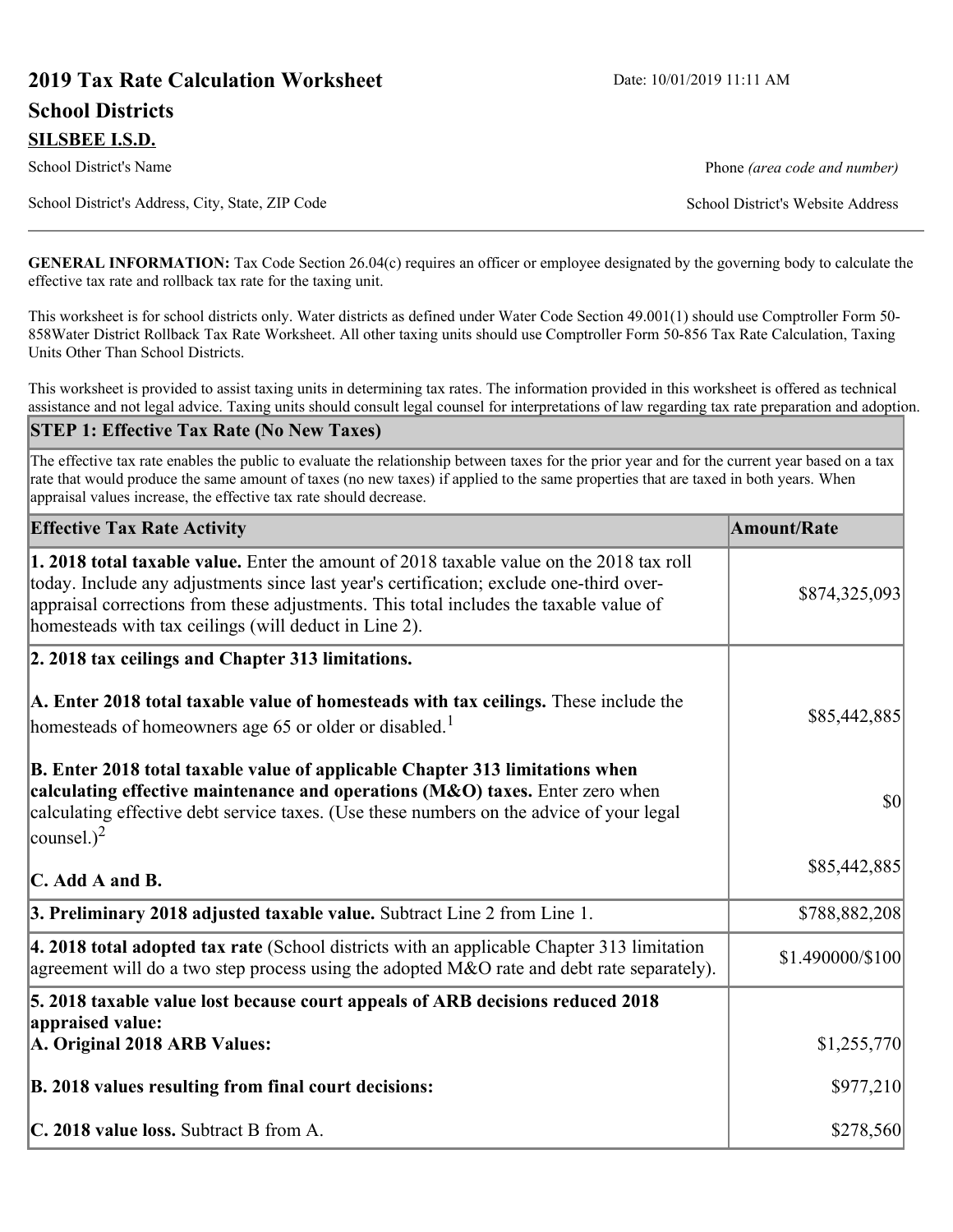| $\vert$ 6. 2018 taxable value, adjusted for court-ordered reductions. Add Line 3 and Line 5C.                                                                                                                                                                                                                                                                                                                                                                | \$789,160,768 |
|--------------------------------------------------------------------------------------------------------------------------------------------------------------------------------------------------------------------------------------------------------------------------------------------------------------------------------------------------------------------------------------------------------------------------------------------------------------|---------------|
| 7. 2018 taxable value of property in territory the school deannexed after Jan. 1, 2018.<br>Enter the 2018 value of property in deannexed territory.                                                                                                                                                                                                                                                                                                          | $ 10\rangle$  |
| 8. 2018 taxable value lost because property first qualified for an exemption in 2019.<br>Note that lowering the amount or percentage of an existing exemption does not create a new<br>exemption or reduce taxable value. If the school district increased an original exemption, use<br>the difference between the original exempted amount and the increased exempted amount.<br>Do not include value lost due to freeport or goods-in-transit exemptions. |               |
| A. Absolute exemptions. Use 2018 market value:                                                                                                                                                                                                                                                                                                                                                                                                               | \$326,190     |
| <b>B. Partial exemptions.</b> 2019 exemption amount or 2019 percentage exemption times 2018<br>$\vert$ value:                                                                                                                                                                                                                                                                                                                                                | \$893,240     |
| C. Value loss. Add A and B.                                                                                                                                                                                                                                                                                                                                                                                                                                  | \$1,219,430   |
| 9. 2018 taxable value lost because property first qualified for agricultural appraisal (1-<br>d or 1-d-1), timber appraisal, recreational/scenic appraisal or public access airport<br>special appraisal in 2019. Use only properties that qualified in 2019 for the first time; do<br>not use properties that qualified in 2018.                                                                                                                            |               |
| A. 2018 market value:                                                                                                                                                                                                                                                                                                                                                                                                                                        | $ 10\rangle$  |
| B. 2019 productivity or special appraised value:                                                                                                                                                                                                                                                                                                                                                                                                             | \$0           |
| C. Value loss. Subtract B from A.                                                                                                                                                                                                                                                                                                                                                                                                                            | \$0           |
| 10. Total adjustments for lost value. Add Lines 7, 8C and 9C.                                                                                                                                                                                                                                                                                                                                                                                                | \$1,219,430   |
| 11. 2018 adjusted taxable value. Subtract Line 10 from Line 6.                                                                                                                                                                                                                                                                                                                                                                                               | \$787,941,338 |
| 12. Adjusted 2018 taxes. Multiply Line 4 by Line 11 and divide by \$100.                                                                                                                                                                                                                                                                                                                                                                                     | \$11,740,325  |
| [13. Taxes refunded for years preceding tax year 2018. Enter the amount of taxes refunded]<br>by the district for tax years preceding tax year 2018. Types of refunds include court<br>decisions, corrections and payment errors. Do not include refunds for tax year 2018. This<br>line applies only to tax years preceding tax year 2018.                                                                                                                  | \$46,559      |
| 14. Adjusted 2018 taxes with refunds. Add Lines 12 and 13.                                                                                                                                                                                                                                                                                                                                                                                                   | \$11,786,884  |
| 15. Total 2019 taxable value on the 2019 certified appraisal roll today. This value<br>includes only certified values and includes the total taxable value of homesteads with tax<br>ceilings (will deduct in Line 17). These homesteads include homeowners age 65 or older or<br>disabled.                                                                                                                                                                  |               |
| $ A$ . Certified values only: <sup>3</sup>                                                                                                                                                                                                                                                                                                                                                                                                                   | \$921,911,585 |
| <b>B. Pollution control and energy storage exemption:</b> Deduct the value of property<br>exempted for the current tax year for the first time as pollution control or energy storage<br>system property:                                                                                                                                                                                                                                                    | $$-0$         |
| <b>C. Total value.</b> Subtract B from A.                                                                                                                                                                                                                                                                                                                                                                                                                    | \$921,911,585 |
|                                                                                                                                                                                                                                                                                                                                                                                                                                                              |               |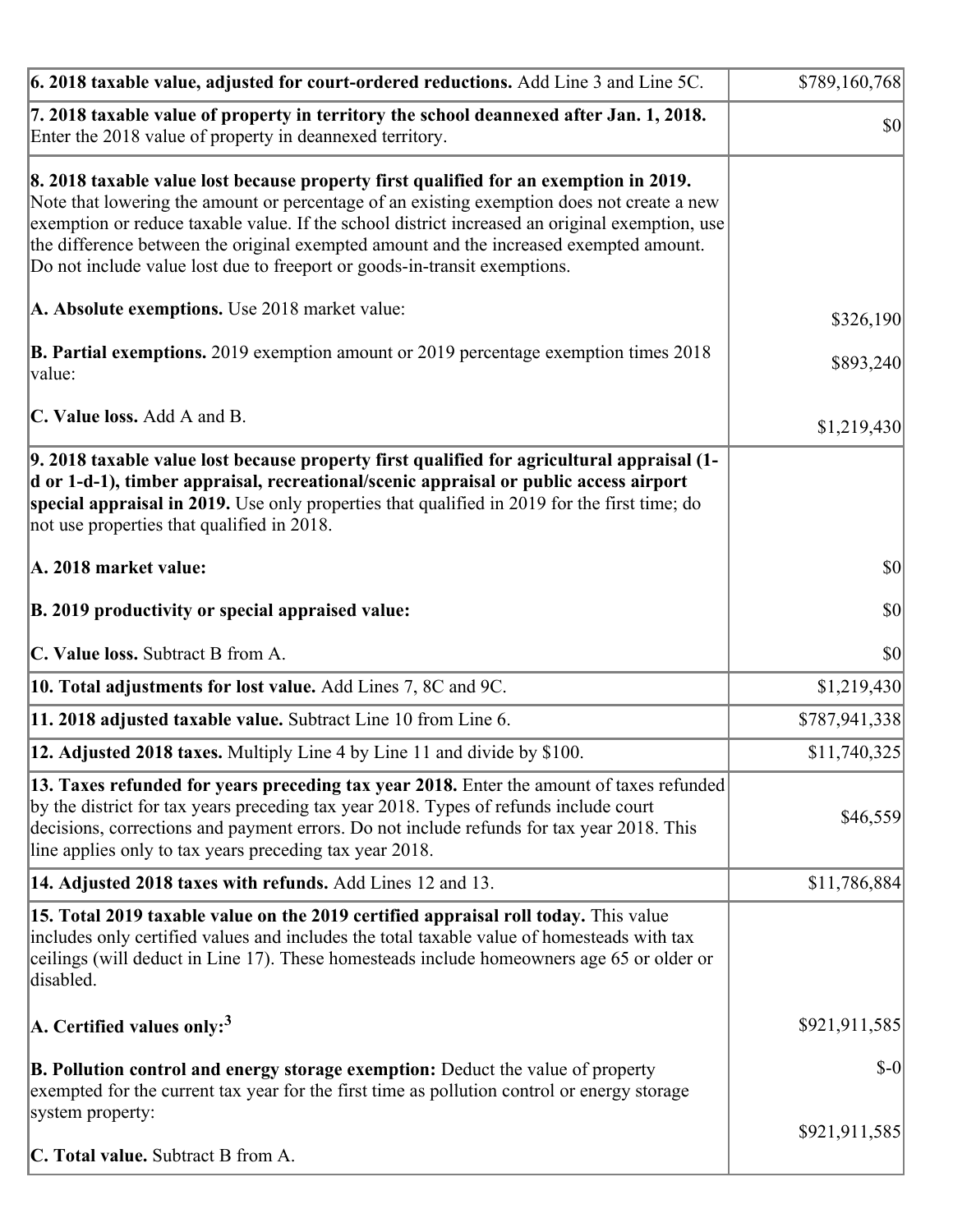| 16. Total value of properties under protest or not included on certified appraisal roll.                                                                                                                                                                                                                                                                                                                                                                                                                                                                                                                                                                                                                  |                  |
|-----------------------------------------------------------------------------------------------------------------------------------------------------------------------------------------------------------------------------------------------------------------------------------------------------------------------------------------------------------------------------------------------------------------------------------------------------------------------------------------------------------------------------------------------------------------------------------------------------------------------------------------------------------------------------------------------------------|------------------|
| A. 2019 taxable value of properties under protest. The chief appraiser certifies a list of<br>properties still under ARB protest. The list shows the appraisal district's value and the<br>taxpayer's claimed value, if any, or an estimate of the value if the taxpayer wins. For each of<br>the properties under protest, use the lowest of these values. Enter the total value.                                                                                                                                                                                                                                                                                                                        | \$7,450,310      |
| B. 2019 value of properties not under protest or included on certified appraisal roll.<br>The chief appraiser gives school districts a list of those taxable properties that the chief<br>appraiser knows about, but are not included in the appraisal roll certification. These<br>properties are not on the list of properties that are still under protest. On this list of<br>properties, the chief appraiser includes the market value, appraised value and exemptions for<br>the preceding year and a reasonable estimate of the market value, appraised value and<br>exemptions for the current year. Use the lower market, appraised or taxable value (as<br>appropriate). Enter the total value. | 30               |
| C. Total value under protest or not certified: Add A and B.                                                                                                                                                                                                                                                                                                                                                                                                                                                                                                                                                                                                                                               | \$7,450,310      |
| 17. 2019 tax ceilings and Chapter 313 limitations.<br>A. Enter 2019 total taxable value of homesteads with tax ceilings. These include the<br>homesteads of homeowners age 65 or older or disabled. <sup>4</sup>                                                                                                                                                                                                                                                                                                                                                                                                                                                                                          | \$89,980,028     |
| B. Enter 2019 total taxable value of applicable Chapter 313 limitations when<br>calculating effective M&O taxes. Enter zero when calculating effective debt service taxes.<br>(Use these numbers on the advice of your legal counsel.) <sup>5</sup>                                                                                                                                                                                                                                                                                                                                                                                                                                                       | \$0              |
| C. Add A and B.                                                                                                                                                                                                                                                                                                                                                                                                                                                                                                                                                                                                                                                                                           | \$89,980,028     |
| 18. 2019 total taxable value. Add Lines 15C and 16C. Subtract Line 17C.                                                                                                                                                                                                                                                                                                                                                                                                                                                                                                                                                                                                                                   | \$839,381,867    |
| 19. Total 2019 taxable value of properties in territory annexed after Jan. 1, 2018.<br>Include both real and personal property. Enter the 2019 value of property in territory<br>annexed by the school district.                                                                                                                                                                                                                                                                                                                                                                                                                                                                                          | \$0              |
| 20. Total 2019 taxable value of new improvements and new personal property located<br>in new improvements. New means the item was not on the appraisal roll in 2018. New<br>additions to existing improvements may be included if the appraised value can be<br>determined. New personal property in a new improvement must have been brought into the<br>school district after Jan. 1, 2018, and be located in a new improvement.                                                                                                                                                                                                                                                                        | \$9,745,537      |
| 21. Total adjustments to the 2019 taxable value. Add Lines 19 and 20.                                                                                                                                                                                                                                                                                                                                                                                                                                                                                                                                                                                                                                     | \$9,745,537      |
| <b>22. 2019 adjusted taxable value.</b> Subtract Line 21 from Line 18.                                                                                                                                                                                                                                                                                                                                                                                                                                                                                                                                                                                                                                    | \$829,636,330    |
| 23. 2019 effective tax rate. Divide Line 14 by Line 22 and multiply by \$100.                                                                                                                                                                                                                                                                                                                                                                                                                                                                                                                                                                                                                             | \$1.420729/\$100 |
| 24. 2019 effective tax rate for ISDs with Chapter 313 Limitations. Add together the<br>effective tax rates for M&O and debt service for those school districts that participate in an<br>applicable Chapter 313 limitations agreement.                                                                                                                                                                                                                                                                                                                                                                                                                                                                    | \$0/\$100        |

<sup>&</sup>lt;sup>1</sup>Tex. Tax Code Section 26.012(14)

 $2$ Tex. Tax Code Section 26.012(6)

<sup>&</sup>lt;sup>3</sup>Tex. Tax Code Section 26.012(6)

 ${}^{4}$ Tex. Tax Code Section 26.012(6)(A)(i)

 $5$ Tex. Tax Code Section 26.012(6)(A)(ii)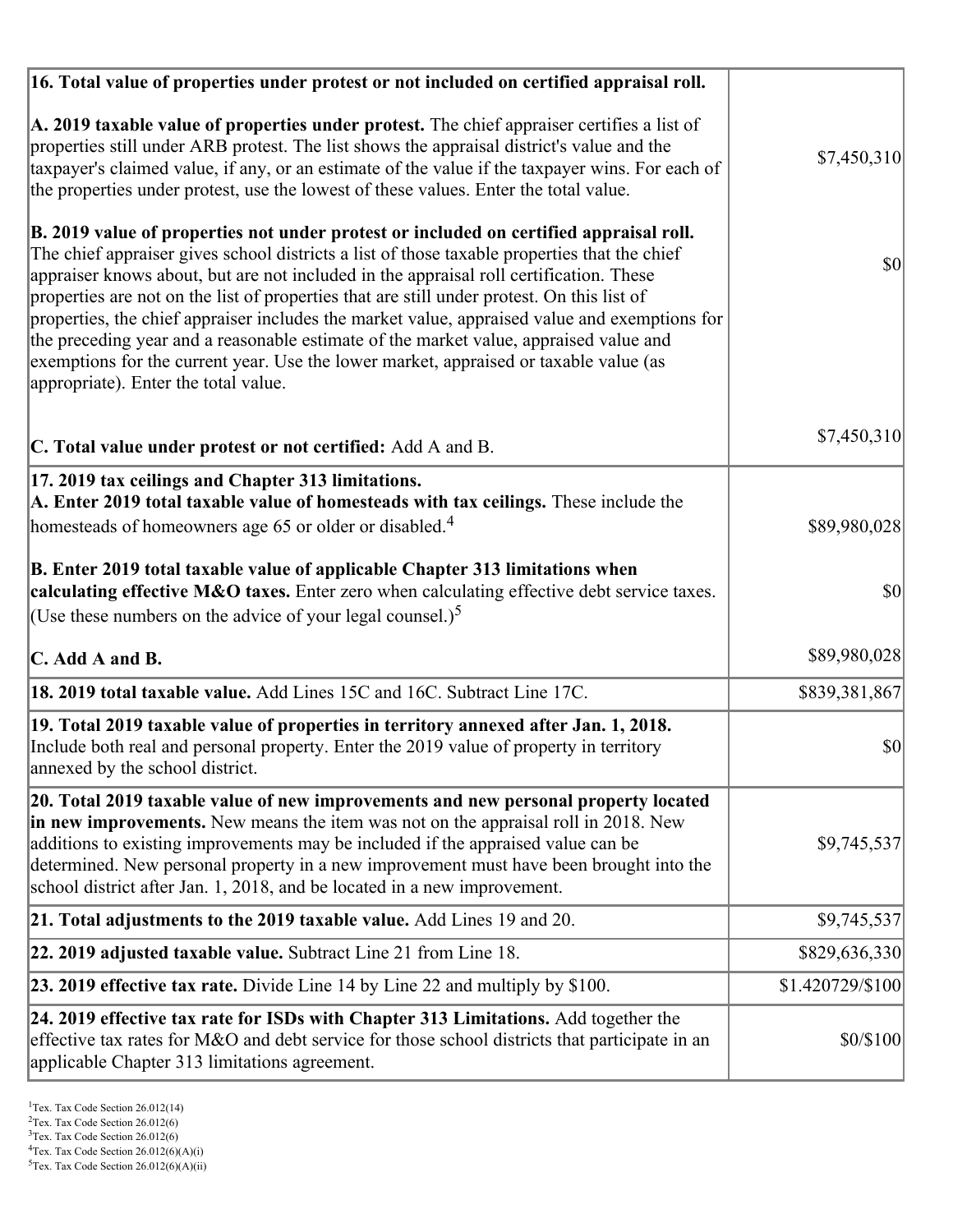## **STEP 2: Voter-Approval Tax Rate**

Most school districts calculate a voter-approval tax rate that is split into two separate rates:

- 1. **Maintenance and Operations (M&O):** The M&O rate is the portion of the tax rate that raises taxes for any lawful purpose other than debt service for which a taxing unit may spend property tax revenue. This rate accounts for such things as salaries, utilities and day-to-day operations.
- 2. **Debt:** The debt tax rate includes the debt service necessary to pay the school district's debt payments in the coming year. This rate accounts for principal and interest on bonds and other debt secured by property tax revenue.

In most cases the voter-approval tax rate exceeds the effective tax rate, but occasionally decreases in a school district's debt service will cause the effective tax rate to be higher than the rollback tax rate.

| <b>Voter-Approval Tax Rate Activity</b>                                                                                                                                                                                                                                                                                                                                  | <b>Amount/Rate</b> |
|--------------------------------------------------------------------------------------------------------------------------------------------------------------------------------------------------------------------------------------------------------------------------------------------------------------------------------------------------------------------------|--------------------|
| 25. 2019 voter-approval M&O rate. The sum of the following as calculated in Tax Code<br>Section 26.08(n)(1)(A),(B) and (C). Go to Region 13 Education Service Center's Worksheet<br>for State Aid Template for 2019-2020 to determine state compression percentage and the<br>district enrichment tax rate (DTR).                                                        |                    |
| A. The rate per \$100 of taxable value that is equal to the 2019 state compression<br>percentage plus \$1.00                                                                                                                                                                                                                                                             | \$0.9300           |
| <b>B.</b> The greater of:<br>(i) 2018 M&O - $$1.00 + DTR$ reduction)<br><b>OR</b>                                                                                                                                                                                                                                                                                        | \$0.138400         |
| (ii) \$0.04 per \$100 of taxable value                                                                                                                                                                                                                                                                                                                                   |                    |
| $\mathbf C$ . Add A and B.                                                                                                                                                                                                                                                                                                                                               | \$1.068400         |
| 26. Total 2019 debt to be paid with property tax revenue.<br>Debt means the interest and principal that will be paid on debts that:<br>$(1)$ Are paid by property taxes,<br>$(2)$ Are secured by property taxes,<br>$(3)$ Are scheduled for payment over a period longer than one year, and<br>(4) Are not classified in the school district's budget as $M&O$ expenses. |                    |
| A. Debt includes contractual payments to other school districts that have incurred debt on<br>behalf of this school district, if those debts meet the four conditions above. Include only<br>amounts that will be paid from property tax revenue. Do not include appraisal district budget<br>payments. Enter debt amount:                                               | \$3,234,683        |
| B. Subtract unencumbered fund amount used to reduce total debt.                                                                                                                                                                                                                                                                                                          | $ 10\rangle$       |
| C. Subtract state aid received for paying principal and interest on debt for facilities through<br>the existing debt allotment program and/or instructional facilities allotment program.                                                                                                                                                                                | \$292,133          |
| D. Adjust debt: Subtract B and C from A.                                                                                                                                                                                                                                                                                                                                 | \$2,942,550        |
| 27. Certified 2018 excess debt collections. Enter the amount certified by the collector.                                                                                                                                                                                                                                                                                 | \$0                |
| <b>28. Adjusted 2019 debt.</b> Subtract line 27 from line 26D.                                                                                                                                                                                                                                                                                                           | \$2,942,550        |
| 29. Certified 2019 anticipated collection rate. Enter the rate certified by the collector. If<br>the rate is 100 percent or greater, enter 100 percent.                                                                                                                                                                                                                  | 100.00%            |
| 30. 2019 debt adjusted for collections. Divide line 28 by line 29.                                                                                                                                                                                                                                                                                                       | \$2,942,550        |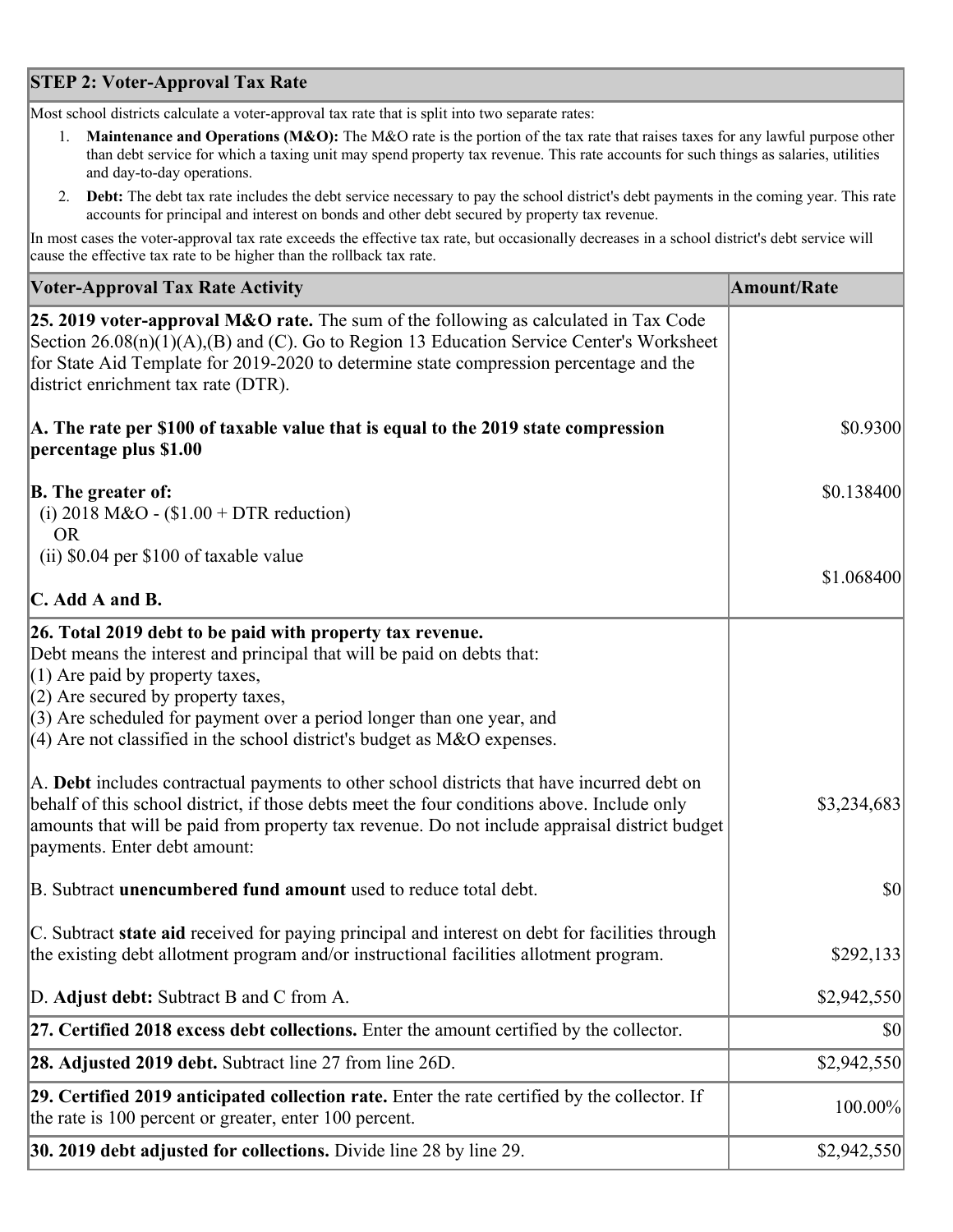| <b>31. 2019 total taxable value.</b> Enter amount on line 18.              | \$839,381,867     |
|----------------------------------------------------------------------------|-------------------|
| 32. 2019 debt tax rate. Divide line 30 by line 31 and multiply by $$100$ . | $$0.350561/\$100$ |
| 33. 2019 voter-approval tax rate. Adds lines 25c and 32.                   | $$1.418961/\$100$ |